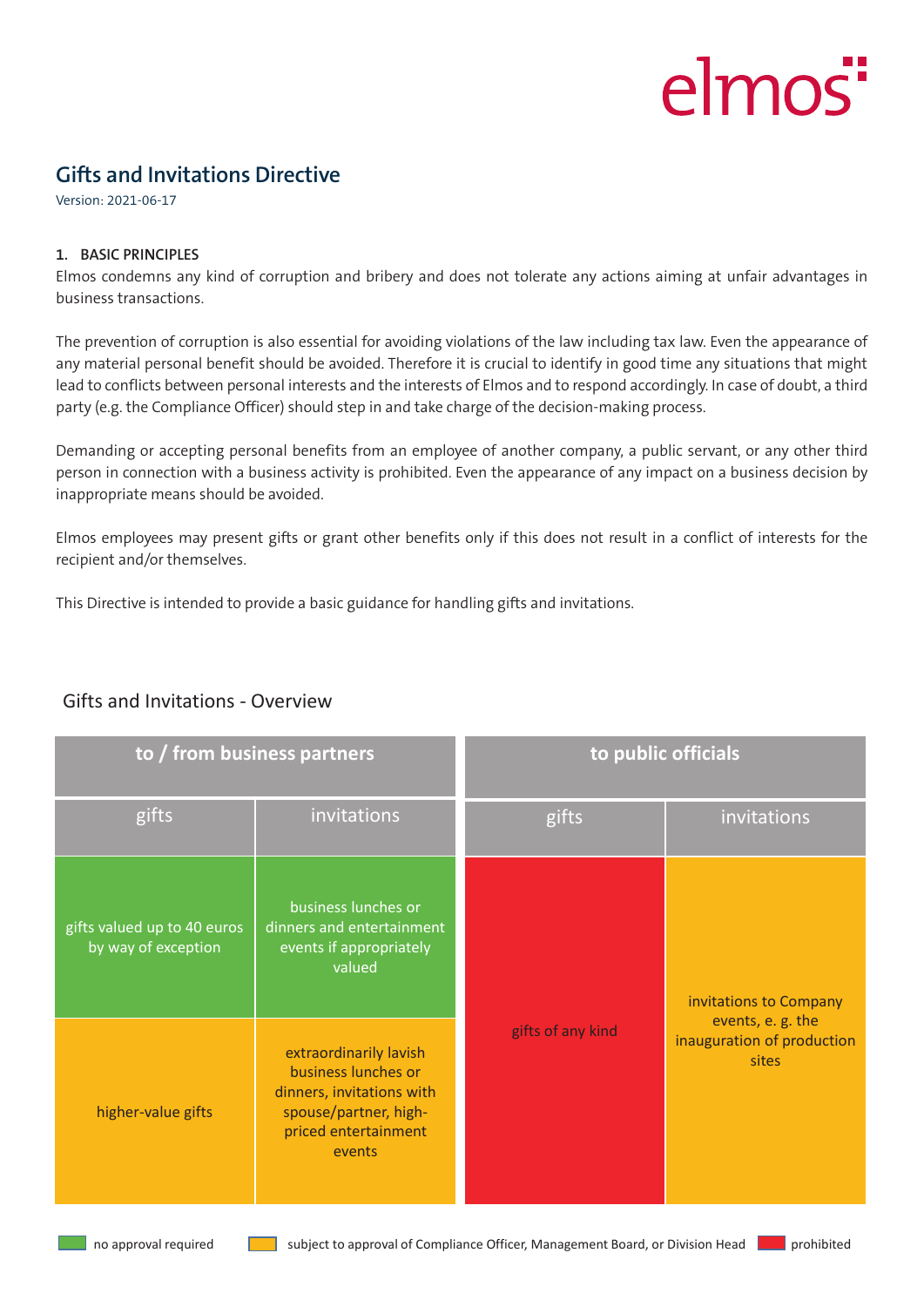# elmos<sup>"</sup>

This Directive applies worldwide. However, national laws and provisions in this respect must also be complied with and rigidly adhered to.

Please direct any questions to your superior or the Compliance Officer.

# **2. GIFTS**

# **2.1 GIFTS FROM THIRD PARTIES**

# Value limits

Gifts and traditional or country-specific courtesies valued up to 40 euros may be accepted as an exception if they do not affect current or future business decisions and it is assured that no such appearance will arise among the business partners.

# Appropriateness

Gifts must not be accepted on a regular basis but only by way of exception. They must be in accordance with local customs. All other cases require the Compliance Officer's approval.

# Additional guidance

Higher-value gifts must be refused or rather returned to the business partner with reference to the Elmos Code of Conduct. If an Elmos employee has received a higher-value gift that could not be refused, that gift is to be used in consultation with the Compliance Officer in such a way that personal benefit is made impossible. Such use might be a donation or a lottery (e.g. the Christmas raffle). Exceptions may be made only by the Management Board or the Compliance Officer.

The acceptance of a gift does not require an explicit declaration made to the business partner; a gift sent or presented is deemed accepted for example if it is not explicitly refused or returned. A gift is also deemed accepted if it has been received by someone else within the Company, e.g. the reception desk or a secretary, on behalf of the recipient and forwarded to him or her.

Having family members of Elmos employees accept gifts or having gifts addressed to one's private residence is prohibited.

#### **2.2 GIFTS TO THIRD PARTIES**

#### Value limits / appropriateness

For gifts to third parties, the rules described above shall apply correspondingly. The common reigning principle is that no conflicts of interest must arise. The Management Board or the Compliance Officer decides on any gifts to third parties valued higher than 40 euros.

#### Public officials

Particularly strict provisions apply for public officials. It is not permitted to offer or grant public officers ("Beamte") or other office holders benefits of any kind. Excluded are customary courtesy gifts permitted under the respective country's national law and approved by the Compliance Officer in advance.

# **2.3 GIFTS FROM ELMOS SEMICONDUCTOR SE TO ELMOS EMPLOYEES**

Gifts from a group company of the Elmos Group to employees are not gifts within the meaning of this Directive. For the purpose of observing tax-free limits or rather income tax collection, such benefits in kind must be reported to HRM by the initiator.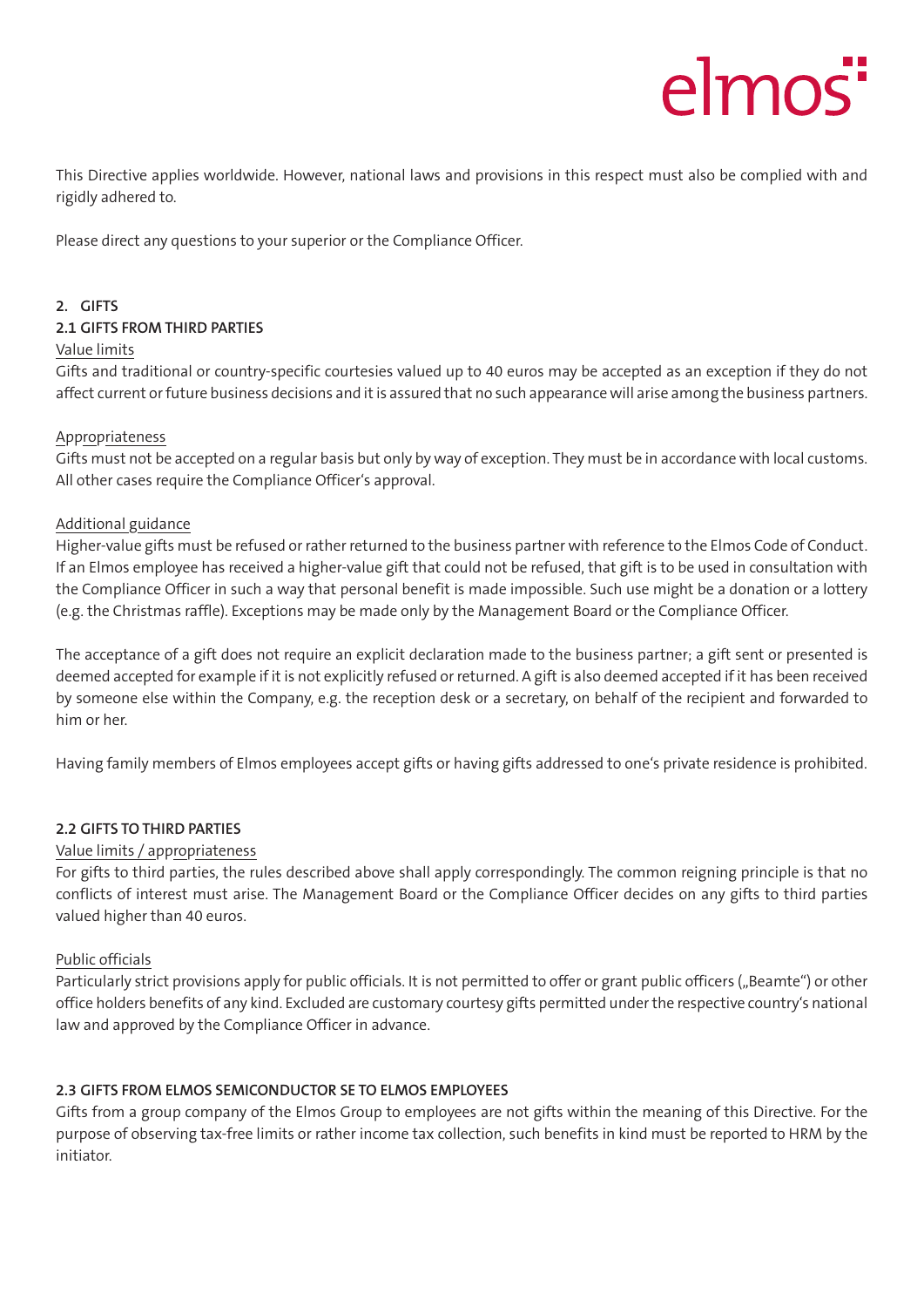# elmos

#### **2.4 GENERAL GUIDANCE ON GIFTS**

Gifts within the meaning of this Directive are personal gifts only. Benefits to the Company such as providing development test machines for example do not apply.

Gifts are not only tangible non-monetary gifts but also other benefits and perquisites of any kind. Those include cash, vouchers, vacation trips, train or flight tickets, private sale discounts, the use of Elmos corporate discounts, loans at favorable special conditions, etc.

Accepting or granting of cash or cash-equivalent benefits or comparable benefits is generally prohibited.

#### **2.5 GIFT PROCUREMENT**

Gifts permitted under this Directive shall be procured by using the usual procurement channels or involving the respective division office. Procurement Directive 04VA0002 generally applies in conjunction with Signature Directive 00BA0008 and 00LI0008 for all German locations of Elmos Semiconductor SE.

#### **2.6 TAX LAW**

Proof of gifts to third parties must be submitted to the tax office. This does not apply to low-value gifts worth no more than 10 euros.

With respect to gifts valued higher than 10 euros, the initiator shall provide individual proof for the purpose of financial accounting.

Please address any questions to Financial Accounting (required information: gift type and value, date of delivery, name of initiator, name and address of recipient).

#### **3. INVITATIONS**

#### **3.1 INVITATIONS BY THIRD PARTIES**

#### Hospitality and business lunches or dinners

Hospitality including cold and hot beverages, snacks, pastry, etc. within the framework of a business meeting or trade event may be accepted.

In addition to that, invitations to reasonably valued business lunches or dinners may also be accepted. An invitation is appropriate if its monetary value corresponds with the position of the recipients of the invitation and with general business practice or rather local customs. As for gifts, the general rule also applies for business meals that accepting or extending invitations to business lunches or dinners must not affect current or future business decisions and can be expected not to create the appearance of such among the business partners.

An invitation to a particularly up-scale restaurant ("Michelin starred restaurants") is permissible only as an exception, provided the approval of a Management Board member or the Compliance Officer has been obtained in advance and such invitations do not occur on a regular basis. The involvement of a spouse or partner is permitted only after obtaining the Compliance Officer's approval.

#### Invitations to events / entertainment

Invitations to entertainment events are acceptable only by way of exception and if approved by a Management Board member, a division head, or the Compliance Officer.